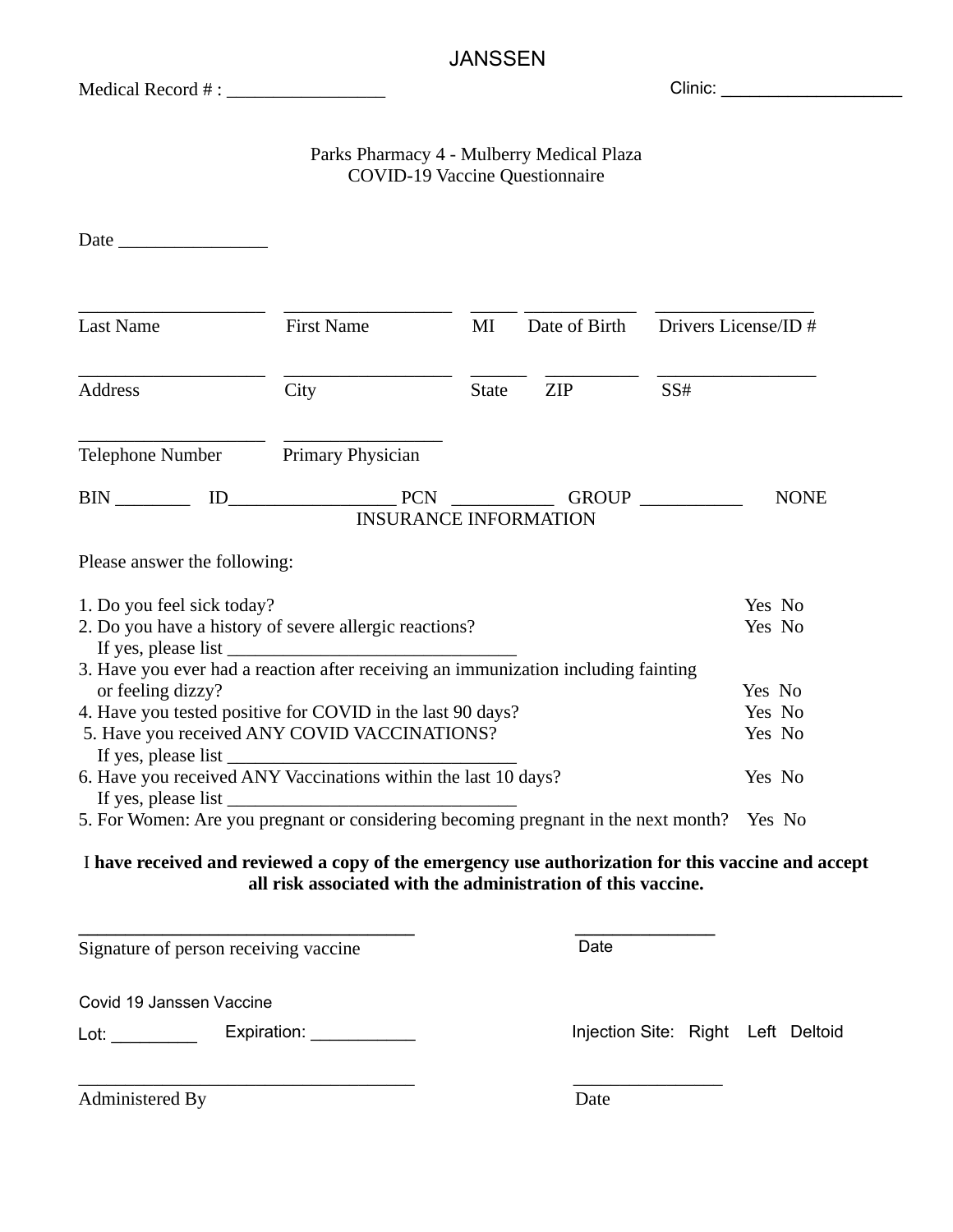# **FACT SHEET FOR RECIPIENTS AND CAREGIVERS**

# **EMERGENCY USE AUTHORIZATION (EUA) OF THE JANSSEN COVID-19 VACCINE TO PREVENT CORONAVIRUS DISEASE 2019 (COVID-19) IN INDIVIDUALS 18 YEARS OF AGE AND OLDER**

You are being offered the Janssen COVID-19 Vaccine to prevent Coronavirus Disease 2019 (COVID-19) caused by SARS-CoV-2. This Fact Sheet contains information to help you understand the risks and benefits of receiving the Janssen COVID-19 Vaccine, which you may receive because there is currently a pandemic of COVID-19.

The Janssen COVID-19 Vaccine may prevent you from getting COVID-19.

Read this Fact Sheet for information about the Janssen COVID-19 Vaccine. Talk to the vaccination provider if you have questions. It is your choice to receive the Janssen COVID-19 Vaccine*.*

The Janssen COVID-19 Vaccine is administered as a **single dose**, into the muscle.

The Janssen COVID-19 Vaccine may not protect everyone.

This Fact Sheet may have been updated. For the most recent Fact Sheet, please visit www.janssencovid19vaccine.com.

### **WHAT YOU NEED TO KNOW BEFORE YOU GET THIS VACCINE**

#### **WHAT IS COVID-19?**

COVID-19 is caused by a coronavirus called SARS-CoV-2. This type of coronavirus has not been seen before. You can get COVID-19 through contact with another person who has the virus. It is predominantly a respiratory illness that can affect other organs. People with COVID-19 have had a wide range of symptoms reported, ranging from mild symptoms to severe illness. Symptoms may appear 2 to 14 days after exposure to the virus. Common symptoms may include: fever or chills; cough; shortness of breath; fatigue; muscle or body aches; headache; new loss of taste or smell; sore throat; congestion or runny nose; nausea or vomiting; diarrhea.

#### **WHAT IS THE JANSSEN COVID-19 VACCINE?**

The Janssen COVID-19 Vaccine is an unapproved vaccine that may prevent COVID-19.

The FDA has authorized the emergency use of the Janssen COVID-19 Vaccine to prevent COVID-19 in individuals 18 years of age and older under an Emergency Use Authorization (EUA).

For more information on EUA, see the "**What is an Emergency Use Authorization (EUA)?**" section at the end of this Fact Sheet.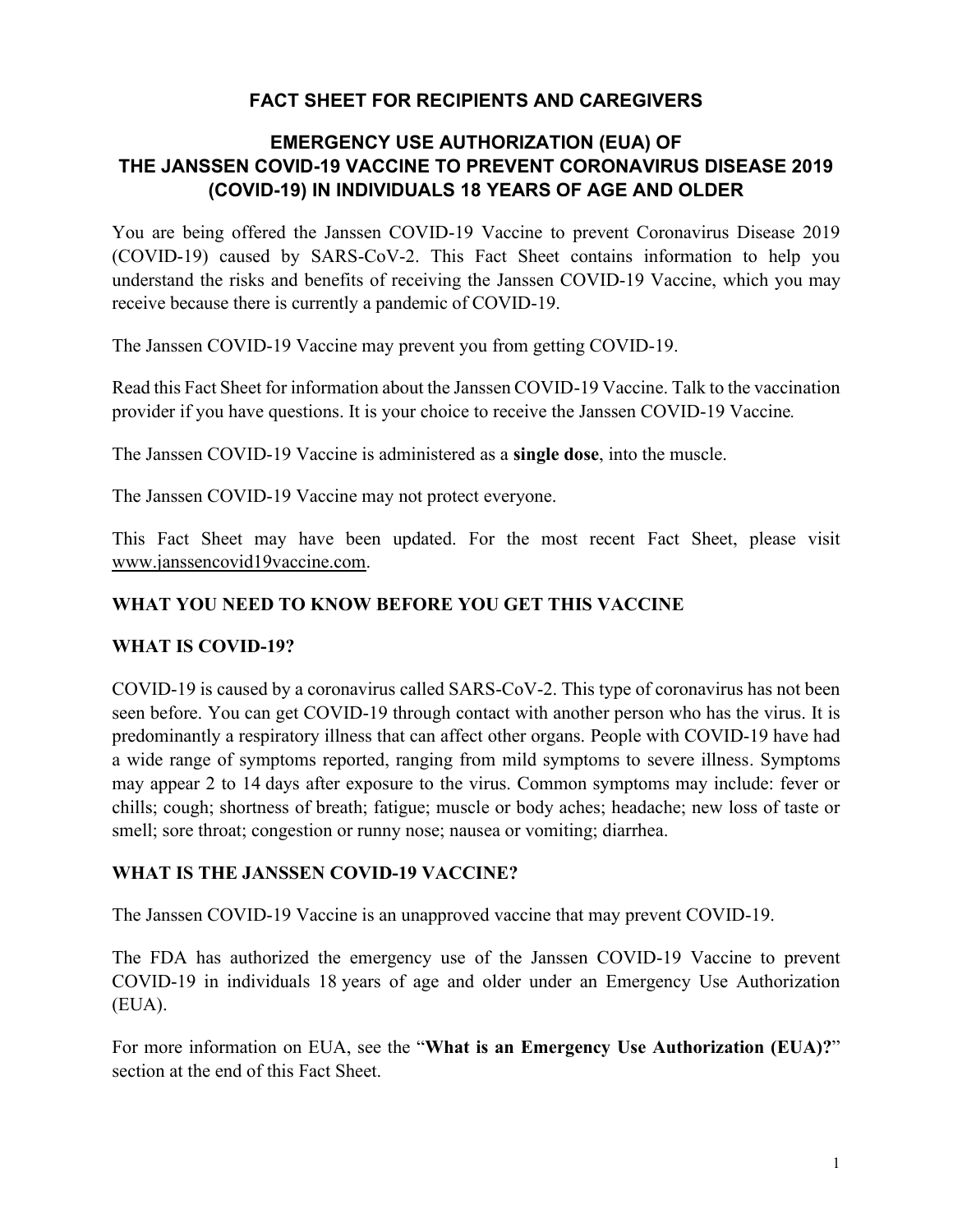# **WHAT SHOULD YOU MENTION TO YOUR VACCINATION PROVIDER BEFORE YOU GET THE JANSSEN COVID-19 VACCINE?**

Tell the vaccination provider about all of your medical conditions, including if you:

- have any allergies,
- have a fever,
- have a bleeding disorder or are on a blood thinner,
- are immunocompromised or are on a medicine that affects your immune system,
- are pregnant or plan to become pregnant,
- are breastfeeding,
- have received another COVID-19 vaccine,
- have ever fainted in association with an injection.

## **WHO SHOULD GET THE JANSSEN COVID-19 VACCINE?**

FDA has authorized the emergency use of the Janssen COVID-19 Vaccine in individuals 18 years of age and older.

## **WHO SHOULD NOT GET THE JANSSEN COVID-19 VACCINE?**

You should not get the Janssen COVID-19 Vaccine if you:

• had a severe allergic reaction to any ingredient of this vaccine.

#### **WHAT ARE THE INGREDIENTS IN THE JANSSEN COVID-19 VACCINE?**

The Janssen COVID-19 Vaccine includes the following ingredients: recombinant, replication-incompetent adenovirus type 26 expressing the SARS-CoV-2 spike protein, citric acid monohydrate, trisodium citrate dihydrate, ethanol, 2-hydroxypropyl-β-cyclodextrin (HBCD), polysorbate-80, sodium chloride.

## **HOW IS THE JANSSEN COVID -19 VACCINE GIVEN?**

The Janssen COVID-19 Vaccine will be given to you as an injection into the muscle.

The Janssen COVID-19 Vaccine vaccination schedule is a **single dose**.

## **HAS THE JANSSEN COVID-19 VACCINE BEEN USED BEFORE?**

The Janssen COVID-19 Vaccine is an unapproved vaccine. In an ongoing clinical trial, 21,895 individuals 18 years of age and older have received the Janssen COVID-19 Vaccine.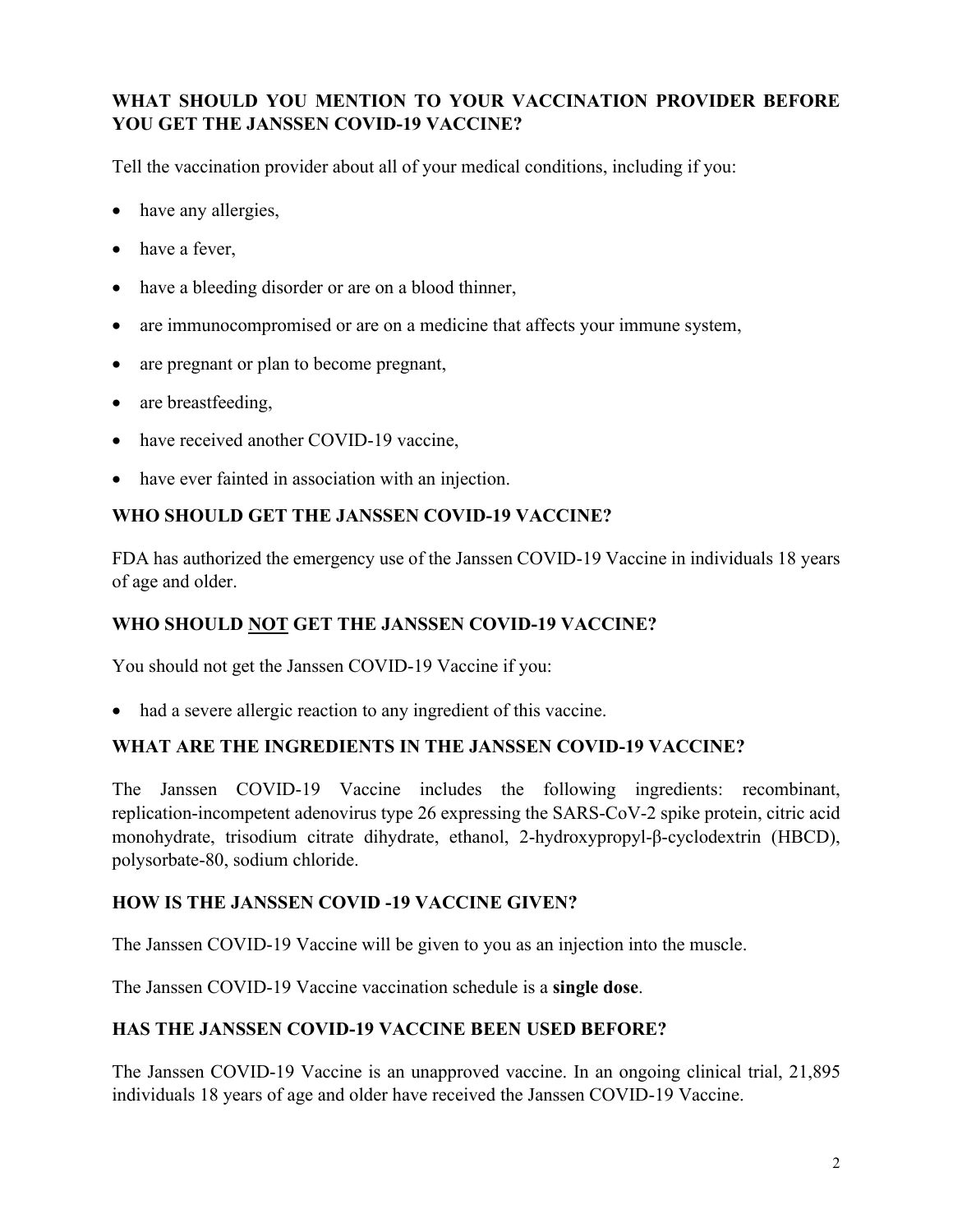## **WHAT ARE THE BENEFITS OF THE JANSSEN COVID-19 VACCINE?**

In an ongoing clinical trial, the Janssen COVID-19 Vaccine has been shown to prevent COVID-19 following a single dose. The duration of protection against COVID-19 is currently unknown.

# **WHAT ARE THE RISKS OF THE JANSSEN COVID-19 VACCINE?**

Side effects that have been reported with the Janssen COVID-19 Vaccine include:

- Injection site reactions: pain, redness of the skin and swelling.
- General side effects: headache, feeling very tired, muscle aches, nausea, and fever.
- Swollen lymph nodes.
- Unusual feeling in the skin (such as tingling or a crawling feeling) (paresthesia), decreased feeling or sensitivity, especially in the skin (hypoesthesia).
- Persistent ringing in the ears (tinnitus).
- Diarrhea, vomiting.

### Severe Allergic Reactions

There is a remote chance that the Janssen COVID-19 Vaccine could cause a severe allergic reaction. A severe allergic reaction would usually occur within a few minutes to one hour after getting a dose of the Janssen COVID-19 Vaccine. For this reason, your vaccination provider may ask you to stay at the place where you received your vaccine for monitoring after vaccination. Signs of a severe allergic reaction can include:

- Difficulty breathing,
- Swelling of your face and throat,
- A fast heartbeat,
- A bad rash all over your body,
- Dizziness and weakness.

## Blood Clots with Low Levels of Platelets

Blood clots involving blood vessels in the brain, lungs, abdomen, and legs along with low levels of platelets (blood cells that help your body stop bleeding), have occurred in some people who have received the Janssen COVID-19 Vaccine. In people who developed these blood clots and low levels of platelets, symptoms began approximately one to two weeks after vaccination. Reporting of these blood clots and low levels of platelets has been highest in females ages 18 through 49 years. The chance of having this occur is remote. You should seek medical attention right away if you have any of the following symptoms after receiving Janssen COVID-19 Vaccine:

Shortness of breath,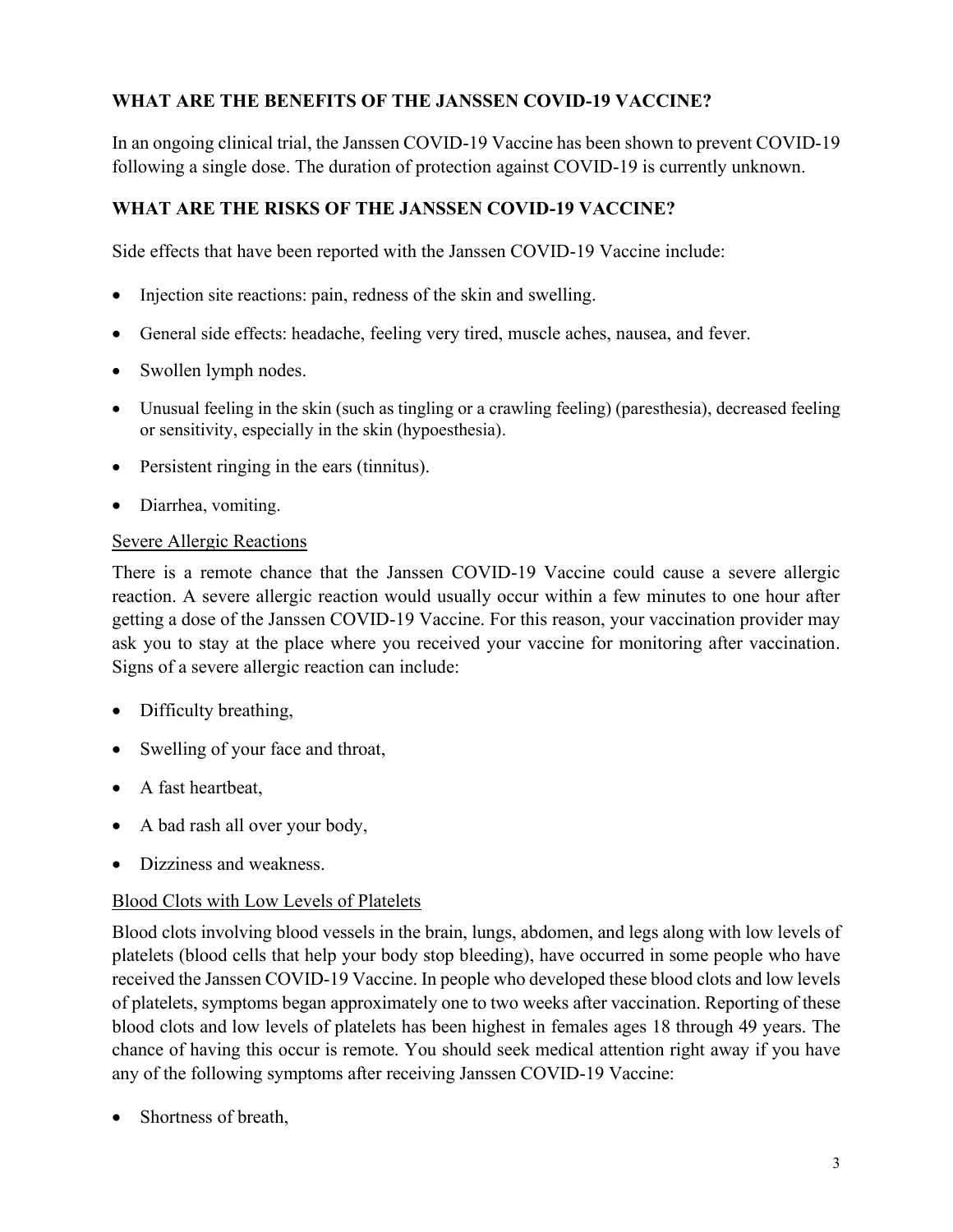- Chest pain,
- Leg swelling,
- Persistent abdominal pain,
- Severe or persistent headaches or blurred vision,
- Easy bruising or tiny blood spots under the skin beyond the site of the injection.

These may not be all the possible side effects of the Janssen COVID-19 Vaccine. Serious and unexpected effects may occur. The Janssen COVID-19 Vaccine is still being studied in clinical trials.

## Guillain Barré Syndrome

Guillain Barré syndrome (a neurological disorder in which the body's immune system damages nerve cells, causing muscle weakness and sometimes paralysis) has occurred in some people who have received the Janssen COVID-19 Vaccine. In most of these people, symptoms began within 42 days following receipt of the Janssen COVID-19 Vaccine. The chance of having this occur is very low. You should seek medical attention right away if you develop any of the following symptoms after receiving the Janssen COVID-19 Vaccine:

- Weakness or tingling sensations, especially in the legs or arms, that's worsening and spreading to other parts of the body.
- Difficulty walking.
- Difficulty with facial movements, including speaking, chewing, or swallowing.
- Double vision or inability to move eyes.
- Difficulty with bladder control or bowel function.

## **WHAT SHOULD I DO ABOUT SIDE EFFECTS?**

If you experience a severe allergic reaction, call 9-1-1, or go to the nearest hospital.

Call the vaccination provider or your healthcare provider if you have any side effects that bother you or do not go away.

Report vaccine side effects to **FDA/CDC Vaccine Adverse Event Reporting System (VAERS)**. The VAERS toll-free number is 1-800-822-7967 or report online to https://vaers.hhs.gov/reportevent.html. Please include "Janssen COVID-19 Vaccine EUA" in the first line of box #18 of the report form.

In addition, you can report side effects to Janssen Biotech, Inc. at the contact information provided below.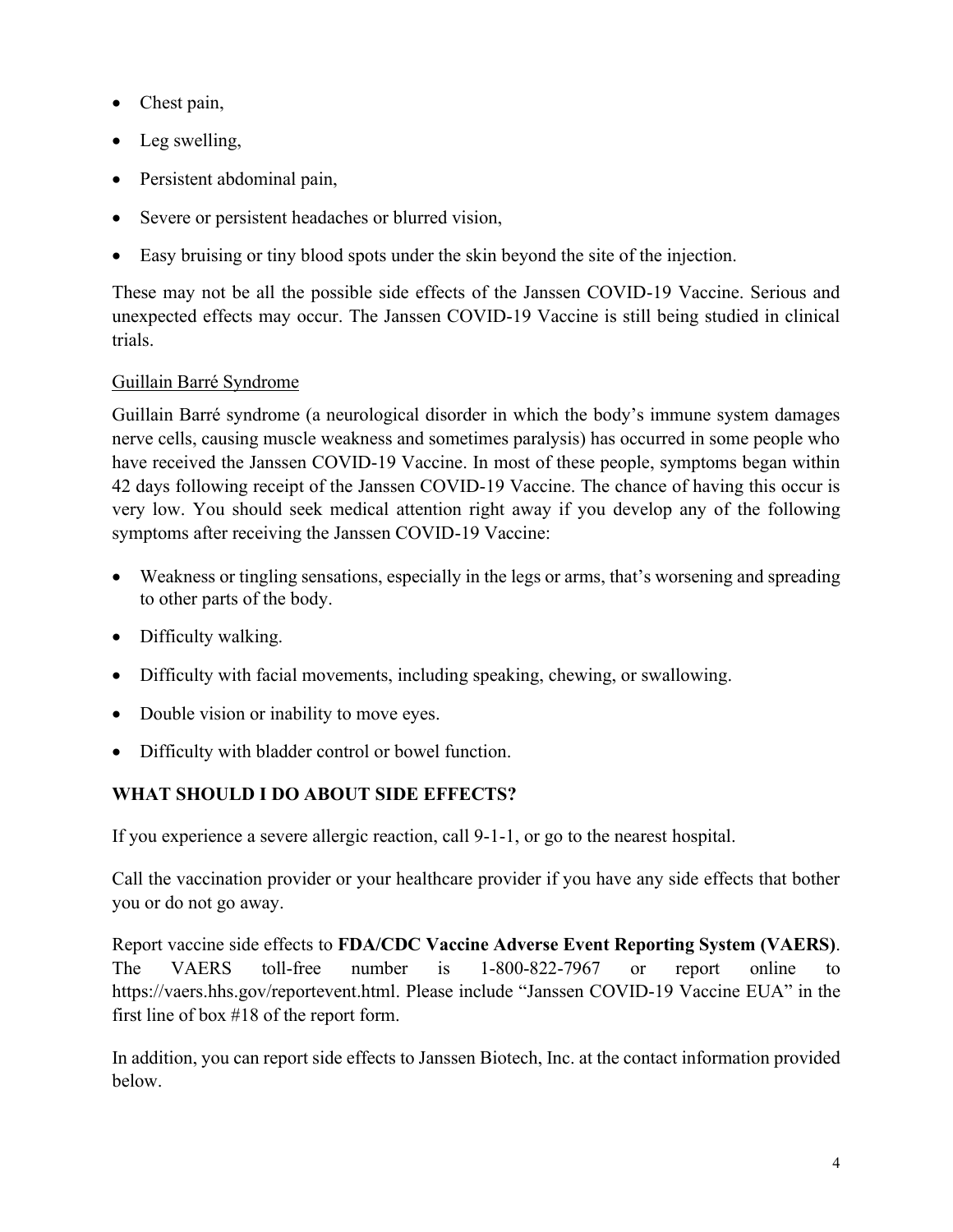| e-mail                       | <b>Fax number</b> | <b>Telephone numbers</b>     |
|------------------------------|-------------------|------------------------------|
| JNJvaccine $AE$ @its.jnj.com | 215-293-9955      | US Toll Free: 1-800-565-4008 |
|                              |                   | US Toll: (908) 455-9922      |

You may also be given an option to enroll in **v-safe**. **V-safe** is a new voluntary smartphone-based tool that uses text messaging and web surveys to check in with people who have been vaccinated to identify potential side effects after COVID-19 vaccination. **V-safe** asks questions that help CDC monitor the safety of COVID-19 vaccines. **V-safe** also provides live telephone follow-up by CDC if participants report a significant health impact following COVID-19 vaccination. For more information on how to sign up, visit: www.cdc.gov/vsafe.

### **WHAT IF I DECIDE NOT TO GET THE JANSSEN COVID-19 VACCINE?**

It is your choice to receive or not receive the Janssen COVID-19 Vaccine. Should you decide not to receive it, it will not change your standard medical care.

# **ARE OTHER CHOICES AVAILABLE FOR PREVENTING COVID-19 BESIDES JANSSEN COVID-19 VACCINE?**

Another choice for preventing COVID-19 is Comirnaty, an FDA-approved COVID-19 vaccine. Other vaccines to prevent COVID-19 may be available under Emergency Use Authorization.

## **CAN I RECEIVE THE JANSSEN COVID-19 VACCINE WITH OTHER VACCINES?**

There is no information on the use of the Janssen COVID-19 Vaccine with other vaccines.

#### **WHAT IF I AM PREGNANT OR BREASTFEEDING?**

If you are pregnant or breastfeeding, discuss your options with your healthcare provider.

#### **WILL THE JANSSEN COVID-19 VACCINE GIVE ME COVID-19?**

No. The Janssen COVID-19 Vaccine does not contain SARS-CoV-2 and cannot give you COVID-19.

#### **KEEP YOUR VACCINATION CARD**

When you receive the Janssen COVID-19 Vaccine, you will get a vaccination card to document the name of the vaccine and date of when you received the vaccine.

#### **ADDITIONAL INFORMATION**

If you have questions or to access the most recent Janssen COVID-19 Vaccine Fact Sheets, scan the QR code using your device, visit the website or call the telephone numbers provided below.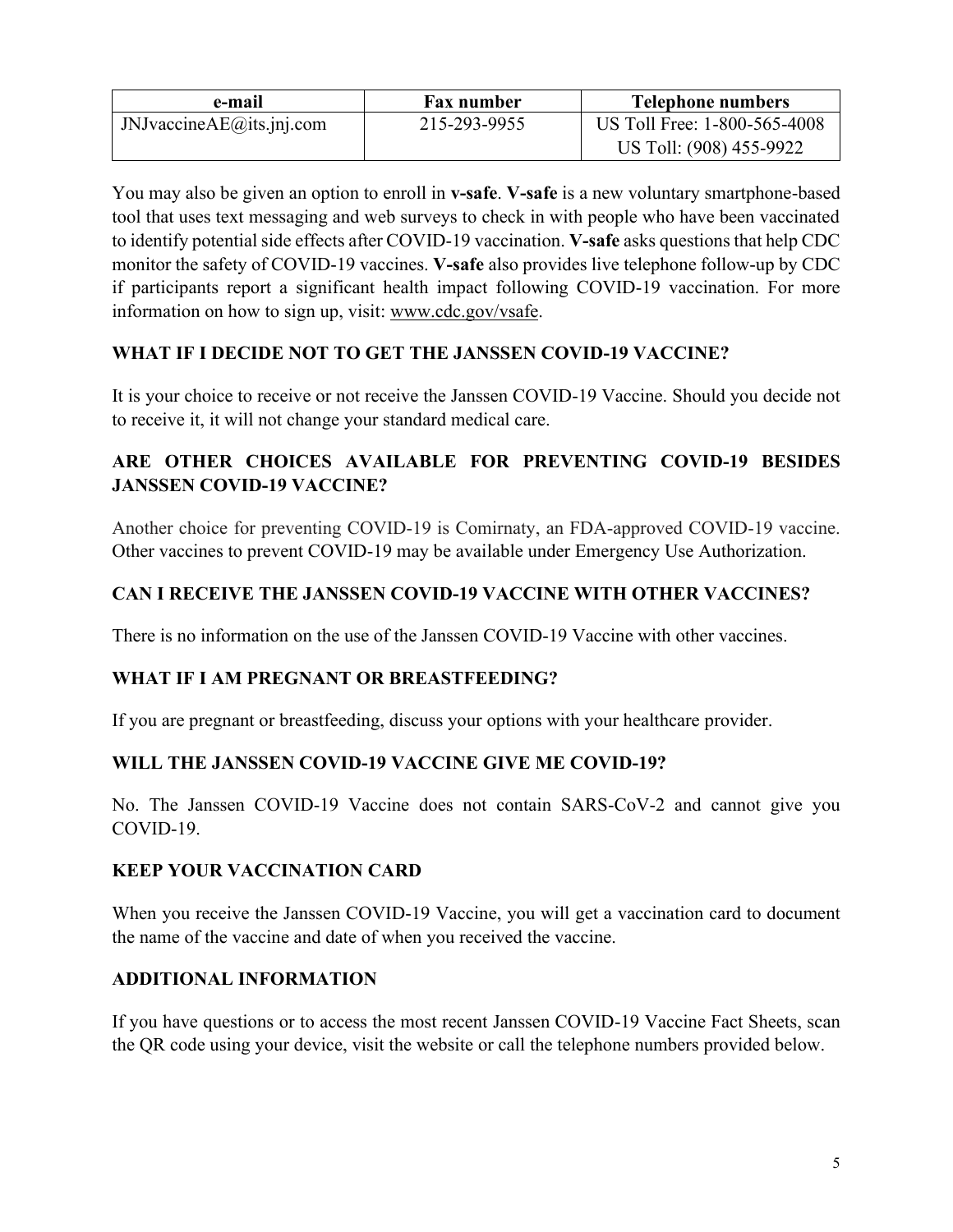| <b>QR Code</b> | <b>Fact Sheets Website</b>     | <b>Telephone numbers</b>                                |
|----------------|--------------------------------|---------------------------------------------------------|
|                | www.janssencovid19vaccine.com. | US Toll Free: 1-800-565-4008<br>US Toll: (908) 455-9922 |

## **HOW CAN I LEARN MORE?**

- Ask the vaccination provider.
- Visit CDC at https://www.cdc.gov/coronavirus/2019-ncov/index.html.
- Visit FDA at https://www.fda.gov/emergency-preparedness-and-response/mcm-legalregulatory-and-policy-framework/emergency-use-authorization*.*

Contact your local or state public health department.

#### **WHERE WILL MY VACCINATION INFORMATION BE RECORDED?**

The vaccination provider may include your vaccination information in your state/local jurisdiction's Immunization Information System (IIS) or other designated system. For more information about IISs visit: https://www.cdc.gov/vaccines/programs/iis/about.html.

### **CAN I BE CHARGED AN ADMINISTRATION FEE FOR RECEIPT OF THE COVID-19 VACCINE?**

No. At this time, the provider cannot charge you for a vaccine dose and you cannot be charged an out-of-pocket vaccine administration fee or any other fee if only receiving a COVID-19 vaccination. However, vaccination providers may seek appropriate reimbursement from a program or plan that covers COVID-19 vaccine administration fees for the vaccine recipient (private insurance, Medicare, Medicaid, HRSA COVID-19 Uninsured Program for non-insured recipients).

#### **WHERE CAN I REPORT CASES OF SUSPECTED FRAUD?**

Individuals becoming aware of any potential violations of the CDC COVID-19 Vaccination Program requirements are encouraged to report them to the Office of the Inspector General, U.S. Department of Health and Human Services, at 1-800-HHS-TIPS or TIPS.HHS.GOV.

#### **WHAT IS THE COUNTERMEASURE INJURY COMPENSATION PROGRAM?**

The Countermeasures Injury Compensation Program (CICP) is a federal program that may help pay for costs of medical care and other specific expenses for certain people who have been seriously injured by certain medicines or vaccines, including this vaccine. Generally, a claim must